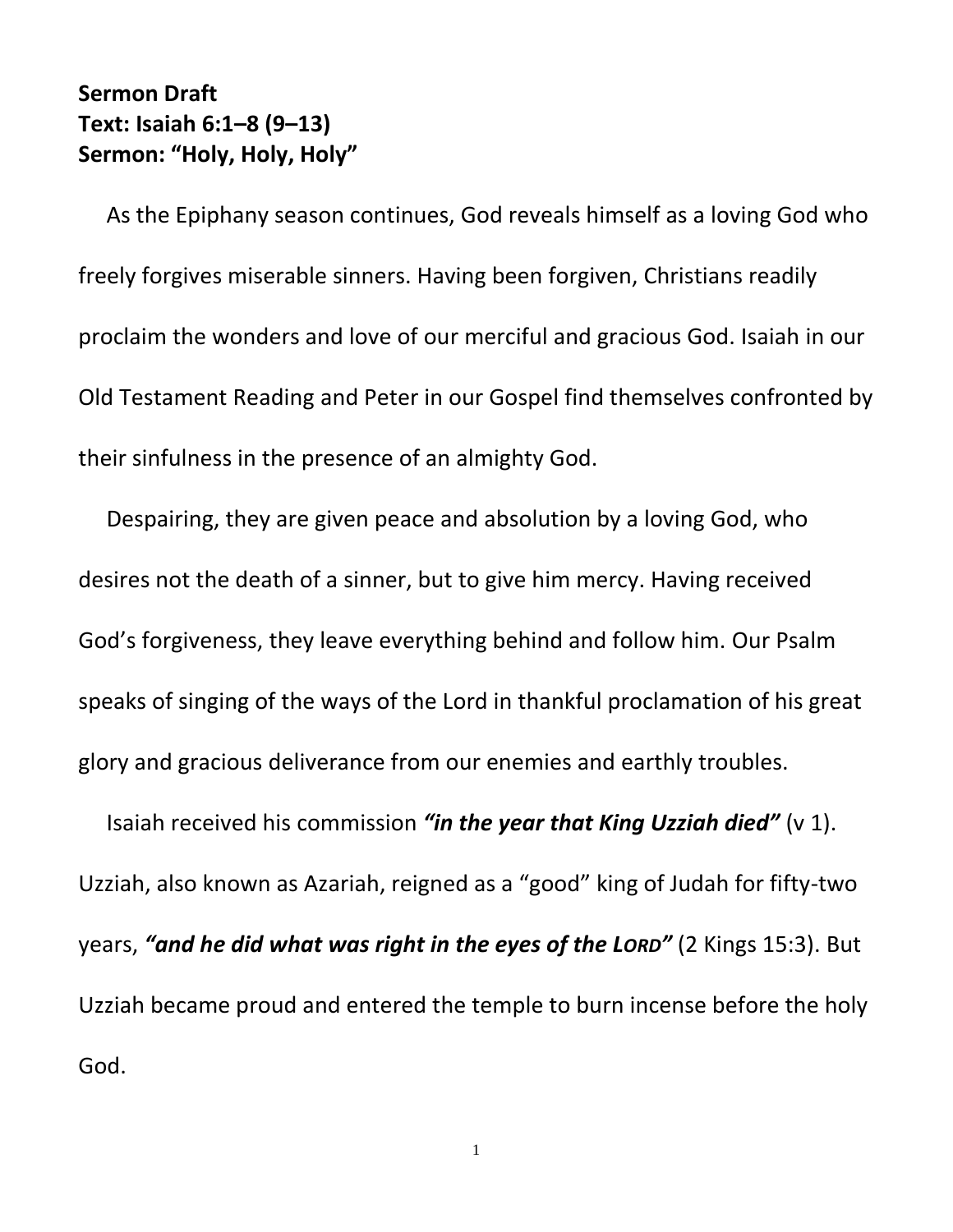Even as the priests tried to restrain Uzziah from this unconsecrated worship, the Lord struck him with leprosy to the day of his death. Thus, though Uzziah was classified as a "good" king, his guilt before the holy God received God's wrath. During the reigns of Uzziah and his son Jotham, who also *"did what was right in the eyes of the LORD"* (2 Kings 15:34), the people did not do right. *"The people still sacrificed and made offerings on the high places"* (2 Kings 15:4, 35).

Therefore, in today's text, Isaiah, though he is classified as a "good" prophet, rightly confesses that he is *"a man of unclean lips"* dwelling among *"a people of unclean lips"* (Isaiah 6:5).

When God opens heaven, the vision is always the same, for heaven is filled with the glory of the Lord. The worship of the angels, archangels, and all the company of heaven is eternal. Thus, Ezekiel, John, and Isaiah describe similar visions of the throne room of God. Each, in his own way, describes the glory of the Lord, and each reacts with fear and trembling, for one does not see the face of the Lord God and live (Exodus 33:20).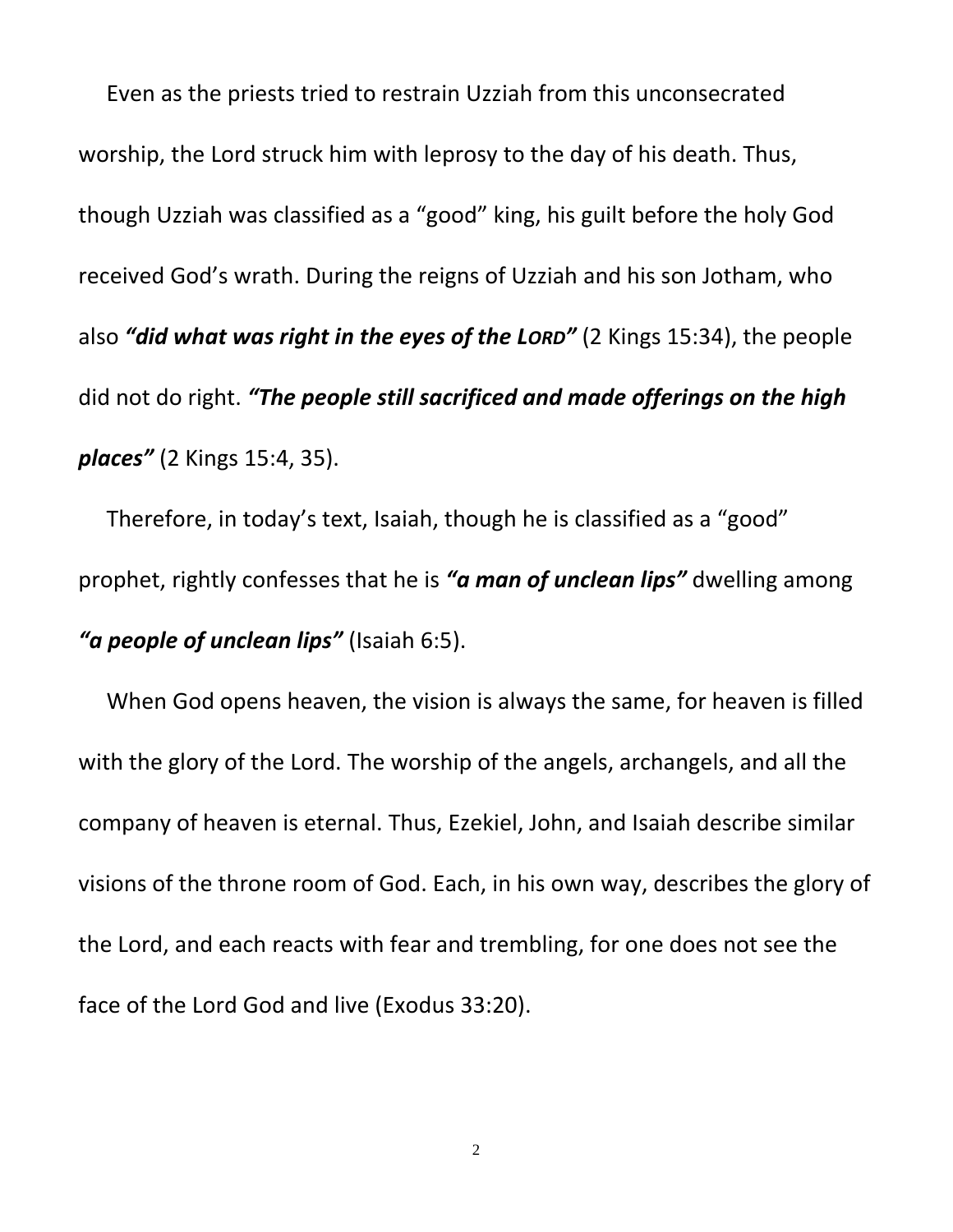In a similar way, we like Isaiah, tremble in the presence of the Holy God, but God cleanses us with Christ's body and blood.

When Isaiah saw God in all his splendor, majesty, and glory, he was not giddy. He didn't experience an emotional high due to his personal encounter with the almighty God. His reaction wasn't even one of joy, but of fear, humility, and reverence: fear, because he knew that he was a sinner in the presence of the most holy God, for nothing unholy can abide his presence; humble reverence, because he was in the presence of his Lord and Creator. He saw God in all his awe-inspiring, overwhelming heavenly glory.

Isaiah found himself in the presence of the great "I AM," Creator of all that is seen and unseen, and he saw quite clearly what he had not seen before: *"Woe is me! For I am lost; for I am a man of unclean lips, and I dwell in the midst of a people of unclean lips"* ( $\vee$  5).

Isaiah saw what cannot be seen by unbelievers because it remains concealed from their eyes. He saw what he truly was, a miserable sinner. He recognized that he was a sinner among sinful men. He deserved destruction at the hands of God, who sat enthroned before him.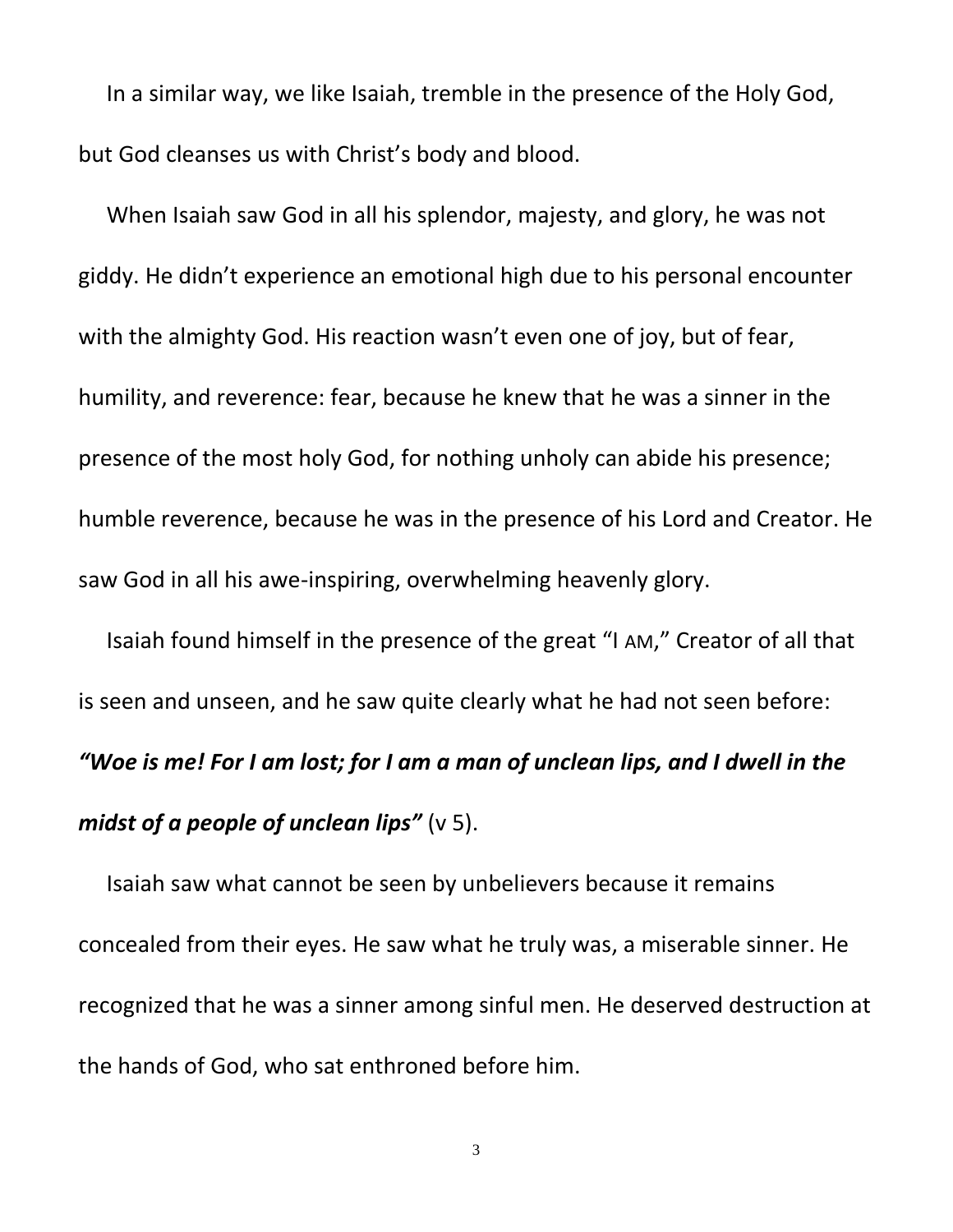Isaiah's conscience convicted him of his sin. The vision of God and the seraphim who attend him caused Isaiah to mourn for Israel and fear for his life. He realized that he and all his people were by nature dead in sin and that in them was by nature no righteous thing. Isaiah had nothing to merit the favor of God. He had nothing to appease his wrath and earn his forgiveness. He stood before his God in naked shame.

Isaiah was undone. He was utterly lost and felt his uncleanness with particular clarity. Isaiah was literally brought to silence as though dead. In our Gospel, Peter experienced the same thing when he found himself in the presence of God in the person of Jesus Christ. After the first miraculous catch of fish, Peter fell down before Jesus and begged, "*Depart from me, for I am a sinful man, O Lord"* (Luke 5:8).

Such is the reaction of those who get even a small glimpse of the divine nature of God. They are crushed by the reality of their sin. The facade of their imagined self-righteousness falls away. The light of God's glory reveals the darkness of their souls, all pride is removed, and they despair.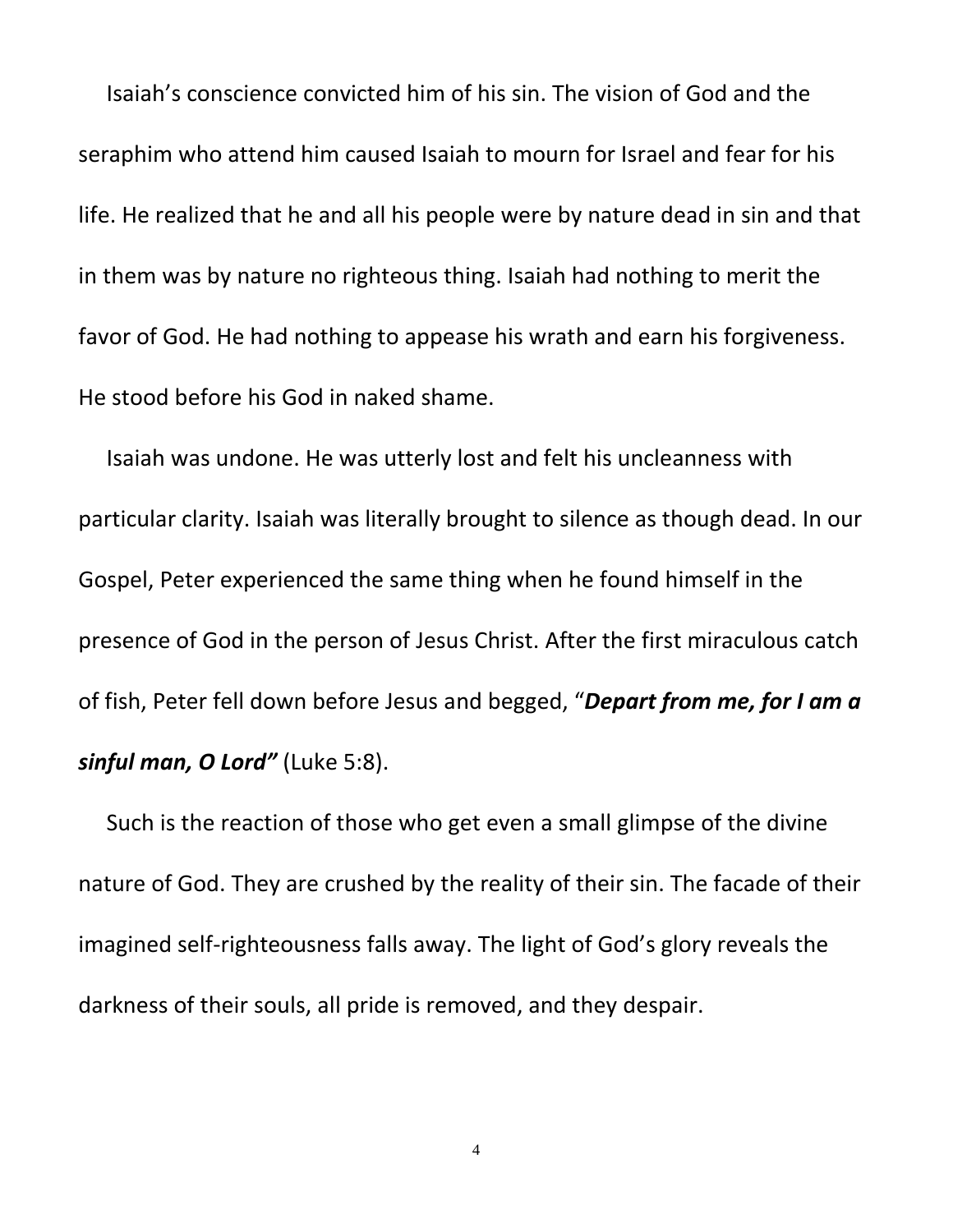If ever man's sinfulness stands out, it is when he is in the presence of holiness. It is a fearful thing to be delivered into the hands of the almighty God.

But what of us? We have come to this holy place. We stand on holy ground. We are in the house of the Lord, in his temple. We have come to this place consecrated to the Lord God to be in his divine presence. We call upon the Lord, invoking his holy name, Father, Son, and Holy Spirit, trusting him to keep his promise to be in the midst of his people wherever they are gathered (Matthew 18:20). We are in the presence of the same God with whom Isaiah could not abide. Isaiah was not worthy to sing the song of the angels or even to see the vision before him. He had no wings with which to hide himself and cover his shame.

So, too, we are men and women of unclean lips, living in the midst of a people with unclean lips. we are not worthy to be here in the presence of God. How dare we sing the song of the angels or approach God's heavenly throne? We have no wings with which to hide our shame. We stand before God naked in our sin, without even a single fig leaf with which to hide.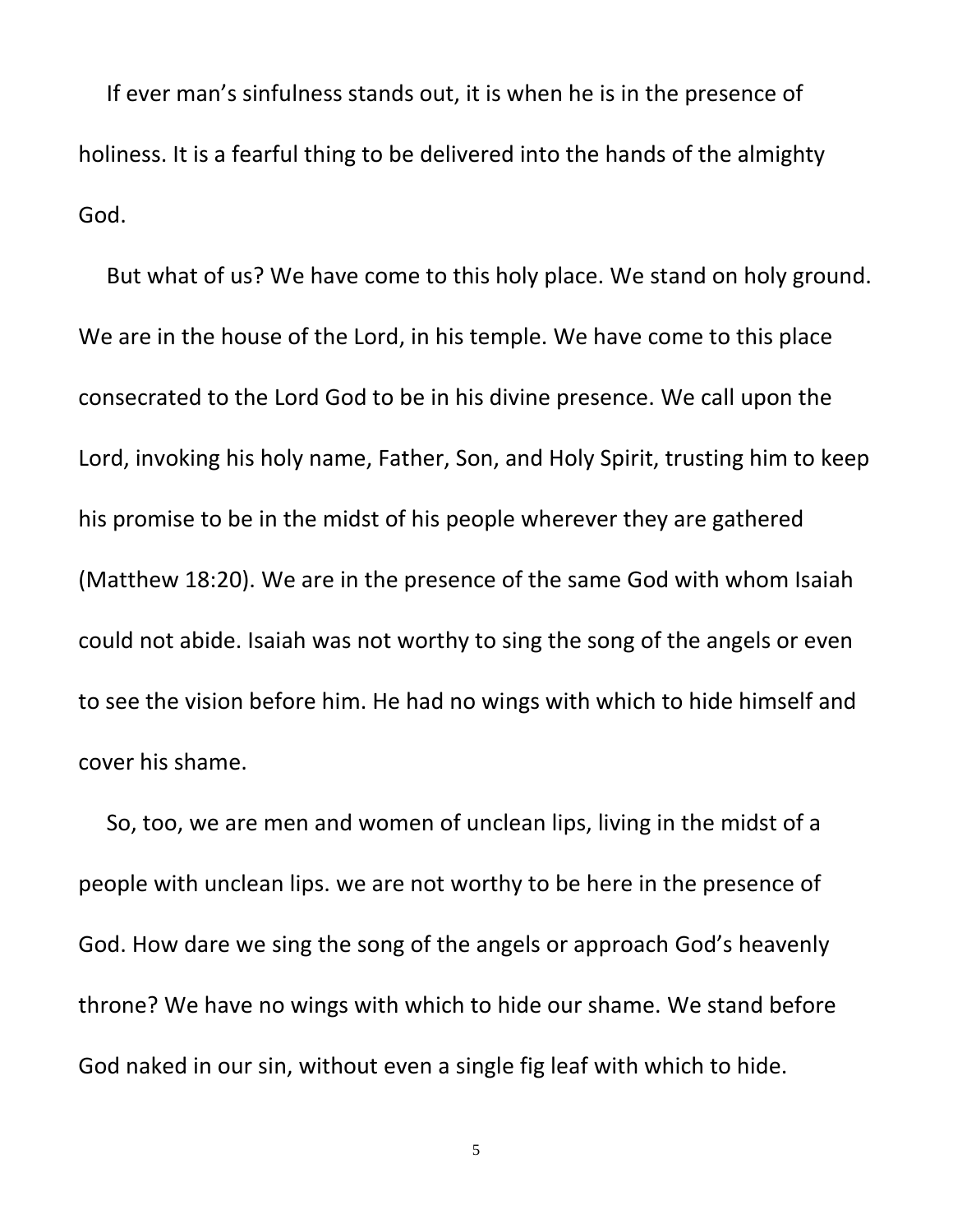But for Isaiah an angel came forth, a seraph from the army of God, an angel who is in the temple day and night singing to the glory of the Lord. He flew to the altar and took from it a burning coal, a remnant of the burnt offering, and placed it, burning, on Isaiah's lips, and Isaiah's sin was forgiven. He was made holy like the angel, for he partook of that which was sacrificed in his place. It was put on his mouth, and it made him clean.

Like Isaiah, we have had our guilt taken away. We, too, have been made clean. We have no fig leaf. We need no animal skins, for we are clothed in the robes of Christ's righteousness. He who did not covet the glories of heaven came down from heaven for the salvation of his people (Philippians 2:5–8).

And saving his people, he takes of what is his and makes it ours. He has removed our filthy garments and clothed us with pure vestments (Zechariah 3:3–4). At the same time, he sends forth his Holy Spirit, who breathes into us the power to believe and gives voice to our confession that Jesus is *"the Christ, the Son of the living God"* (Matthew 16:16).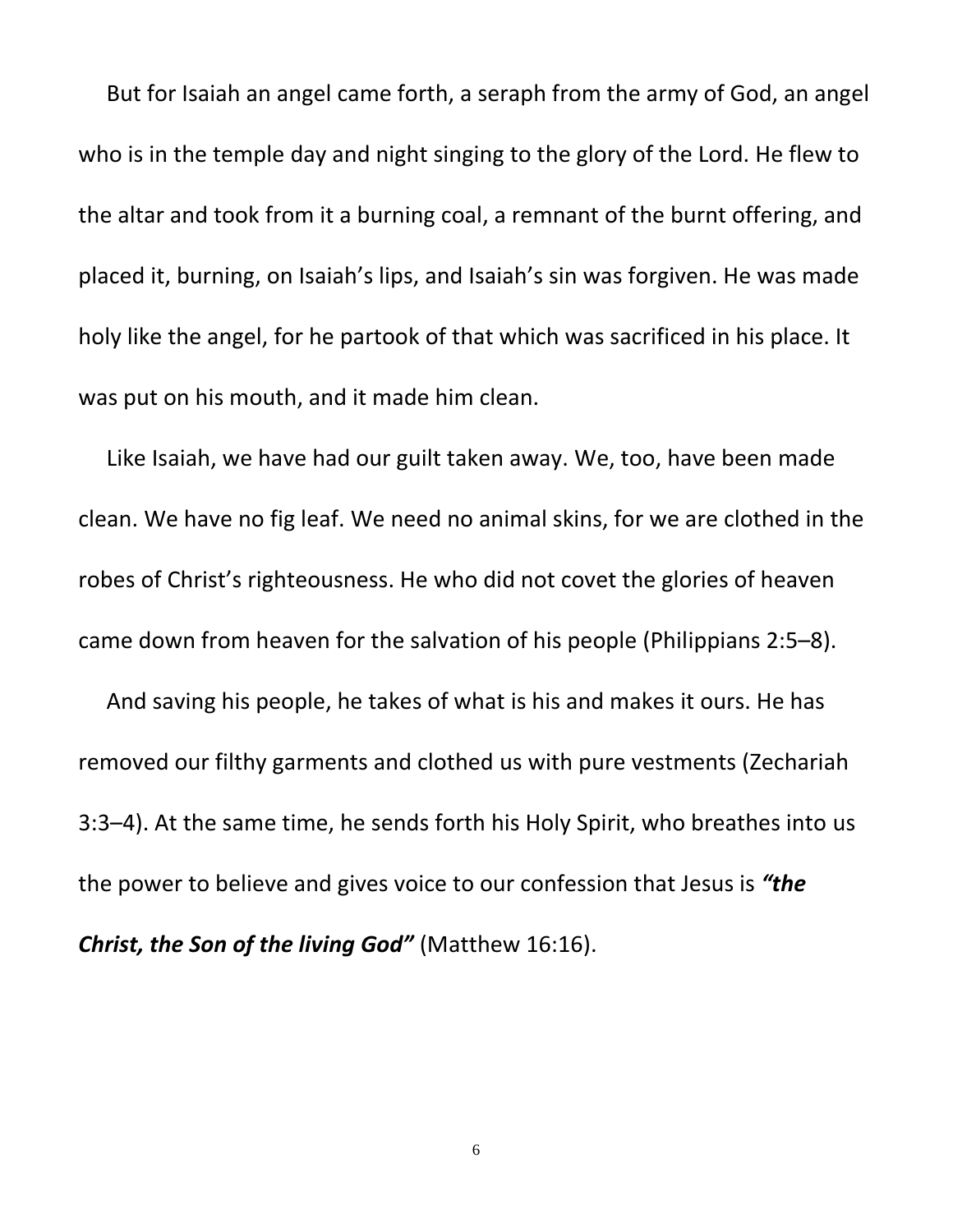This Jesus, who is God in the flesh, is not yet revealed to us in heaven, but in the humiliation of the crucified Christ. The cross is the only door to heaven, and Christ is the only image of God. This Christ is the atoning sacrifice for the sins of the world, and the cross is his throne and the glory of his Church. Through the cross, Jesus fills the earth with his glory. Through the cross, Jesus opens the door of heaven to us, and we pass under the bloodstained lintel and doorposts. He who sees Jesus on the cross sees the almighty God and his gracious and loving mercy.

Therefore, we no longer need to mourn our sins, for just as Isaiah was made pure by the burning coal, in the Holy Eucharist the flesh that suffered the holy fire of God's wrath for us is placed on our lips and tongue, and we are purged of our sin, made holy and righteous in God's sight. All the glory that was and is God is fed to us in this most holy meal. Therefore, we are made holy like the angel host. Condemned no more, we stand with the angels and archangels and all the saints of heaven and sing with them the threefold hymn of praise, *"Holy, holy, holy"* (v 3).